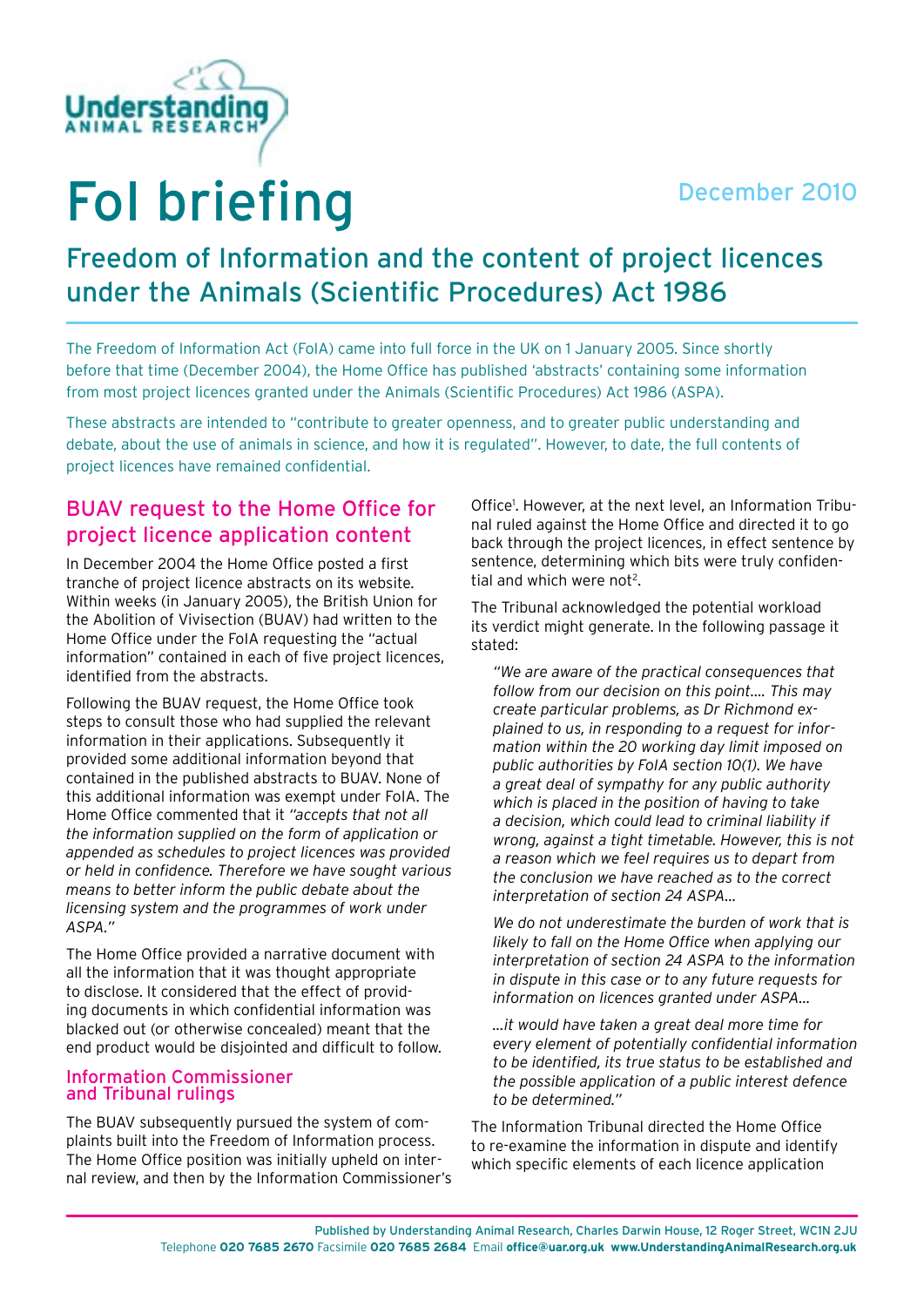

would have been protected by the law of confidence at the time of the original refusal to disclose.

Although the Tribunal decision has been overturned, this recognition of workload implications is significant.

## The High Court judgement

The Home Office appealed and the High Court took a different approach<sup>3</sup>. The legalities hinge on the way that both the Freedom of Information Act is interpreted, and section 24 of ASPA. These provided statutory exemptions which applied to the rest of the information requested, in the light of which information had been withheld by the Home Office.

The judge noted that:

*"it is clear from the evidence that those who seek licences from the Home Office for animal research will often be required to submit a great deal of detailed information beforehand which is sensitive or confidential for a variety of reasons. In particular, in order to satisfy the statutory requirements, it may be necessary for applicants to include material which is commercially sensitive, and/or potentially useful to competitors, and also details of locations and addresses which may be sensitive for security reasons…"*

He likewise pointed out that:

*"It is clear from the material before me that a positive decision was taken by the government to retain s.24 of ASPA alongside the provisions of FoIA, although other statutory restrictions were repealed to make way for a greater flow of information."* 

Some light is thrown on this decision by remarks made on 1 July 2004 by Baroness Scotland in the House of Lords:

*"Section 24, the so-called confidentiality clause, prohibits the disclosure by Home Office Ministers and officials of confidential information relating to the use of animals in scientific procedures other than in the discharge of their functions under the 1986 Act. It creates a criminal offence and provides a maximum punishment of two years' imprisonment and a fine for unauthorised disclosure of information."*

The core argument was whether section 24 of ASPA allowed confidential information to be protected on a more restrictive basis than FoIA alone. In practice, the answer was yes. The judge rejected the attempt of the Tribunal to get the Home Office to assess whether the information really was "confidential" or not.

The BUAV appealed unsuccessfully against this verdict. The Court of Appeal made a number of interesting comments in its judgement given on 30 July 2008<sup>3</sup>.

According to the judgement:

*"in interpreting section 24 of ASPA, we must consider it in the context of the 1986 Act, and not through the spectacles of the later FoI Act. Viewed in that perspective, we see no reason why it should not be read as meaning what it says. The section is couched in subjective terms, directed at the state of mind of the official or other person in possession of the information. It raises a simple question of fact: does he know or have reasonable grounds for believing that the information was given in confidence. The latter words in turn direct attention to the position when the information was given and to the intentions of the giver at that time, either as expressed or as reasonably to be inferred from the circumstances… there is nothing in ASPA to justify limiting the scope of the protection by reference to any more general interest in public information, such as was later given effect by the FoI Act…*

*The distinction can be illustrated by reference to the information contained in the profiles mentioned earlier. BUAV argues that information about the actual treatment of the animals cannot be confidential if the procedure used is entirely standard. We do not see the connection. Even if the procedures are standard, information about their use at a particular establishment can still be given in confidence. The lack of originality might of course be relevant to the merits of an action against the commercial rival seeking to use that information to copy the experiments in his own processes. But it is no reason to limit the protection against misuse of the information by a public official, to whom it has been given for a specific statutory person."*

The judge concluded with the following statement:

*"Finally, since the role and effect of section 24 is to be reviewed, we may offer two more general comments. First, the section does not seem to fit easily into the scheme of the FoI Act. The form of the section is readily understandable in its original context. The emphasis is on limiting the use of information, for the protection of the applicant. An official wishing to use that information for some other purpose is likely to lean on the side of caution, in order to avoid criminal sanctions. In practice he is very unlikely to take the risk without express agree-*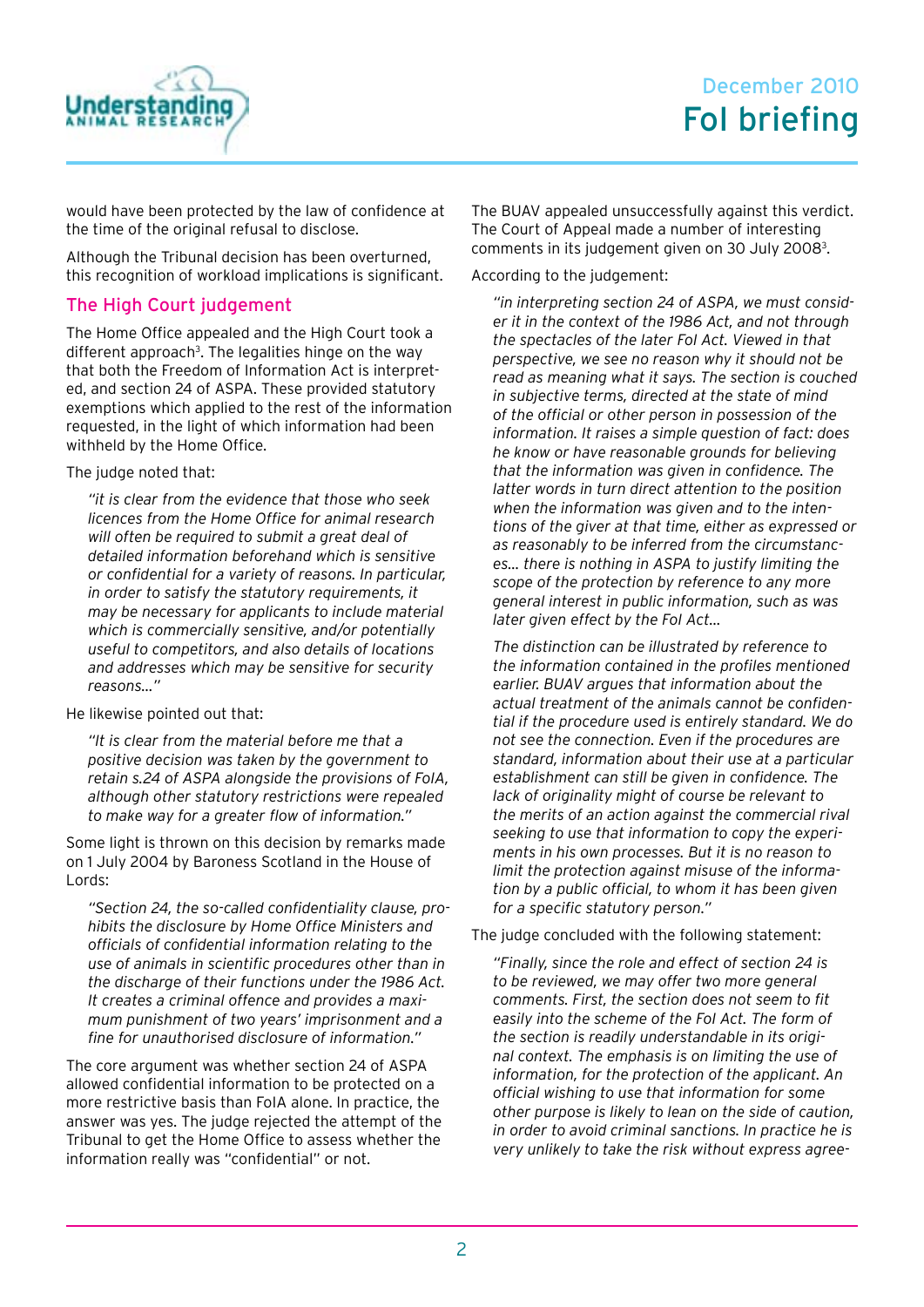

# December 2010 FoI briefing

*ment from the applicant. The section seems much less well adapted to the use made of it in the FoI Act section 44, where it becomes the criterion for exempting information from the general principle of disclosure. In that context it is much less easy to see why the wishes or expectations of the applicant should be the only consideration. Secondly, we agree with the original court ruling that a test based simply on confidentiality may not adequately reflect the developments in the modern law, including the law of human rights. We do not think that these developments throw any light on the issue before us, but it would be desirable for them to be taken into account in any general review."*

## BUAV request to a university for NHP project licence content

Meanwhile, in June 2008 BUAV requested the actual content of two project licences involving the use of NHPs from Newcastle University. The university withheld this information, to which BUAV issued an appeal. The University's response to the Information Commissioner cited, amongst other things, that section 24 applies to the University.

#### Information Commissioner ruling

The Information Commissioner's Office (ICO) issued its Decision Notice to BUAV in March 2010. It ruled in favour of Newcastle University on the application of section 243 .

Section 24(1) (see page 6) was applied by Newcastle University as their project licences are centrally held by the NVS as part of their role under ASPA, and not by the university itself. This therefore means that disclosure of the project licences would not fall within the functions of the NVS under ASPA, and even if it did, section 41 of FoIA (see page 6) does not apply as the information was not held by the public body the FoI request went to (the university). This was upheld by the Commissioner.

The Commissioner also considered whether the applicant gave the information to the NVS in confidence, as this is also within the scope of section 24(1). He decided that:

*"…at the time the applicants applied for both of the relevant licences the position was somewhat unclear, however, due to the sensitive nature of the information which must be submitted in order to obtain a licence, the Commissioner considers that it could* 

*have been reasonably inferred by the NVS that the intentions of the applicant were that the information provided should remain confidential."*

The Commissioner noted that even if the information was held by the university, the exemption in section 44(1)(a) was also applicable. Section 44 states that:

1 Information is exempt information if its disclosure (otherwise than under this Act) by the public authority holding it:

- a is prohibited by or under any enactment,
- b is incompatible with any Community obligation, or
- c would constitute or be punishable as a contempt of court

This verdict from the ICO remains provisional, since it may be subject to further testing (through appeal) at the Information Tribunal or the courts.

#### Home Office guidance

The position of the Home Office as to whether applicants for project licences provide information in confidence is highly significant. There are a number of relevant considerations:

Ì Licences awarded before October 1998 were given a blanket guarantee that the information would remain confidential.

In December 2004 abstracts began to be published on the Home Office website. From this point on applicants were aware that at least some information from their applications would be disclosed to the public.

 $\blacksquare$  In January 2005 the Home Office issued guidelines to applicants stating that *"Information in this application which is not exempt from disclosure has to be provided to enquirers on request, but applicants should be aware that several exemptions may apply."*

Whether the content of project licences can be withheld as confidential information may depend on whether the application was made before or after January 2005. According to the ICO, however, the legal situation in such cases is unclear.

#### First tier tribunal ruling

BUAV appealed and on 10 November 2010 the first tier tribunal ruled on this case against the Information Commissioner (and therefore against the University)4.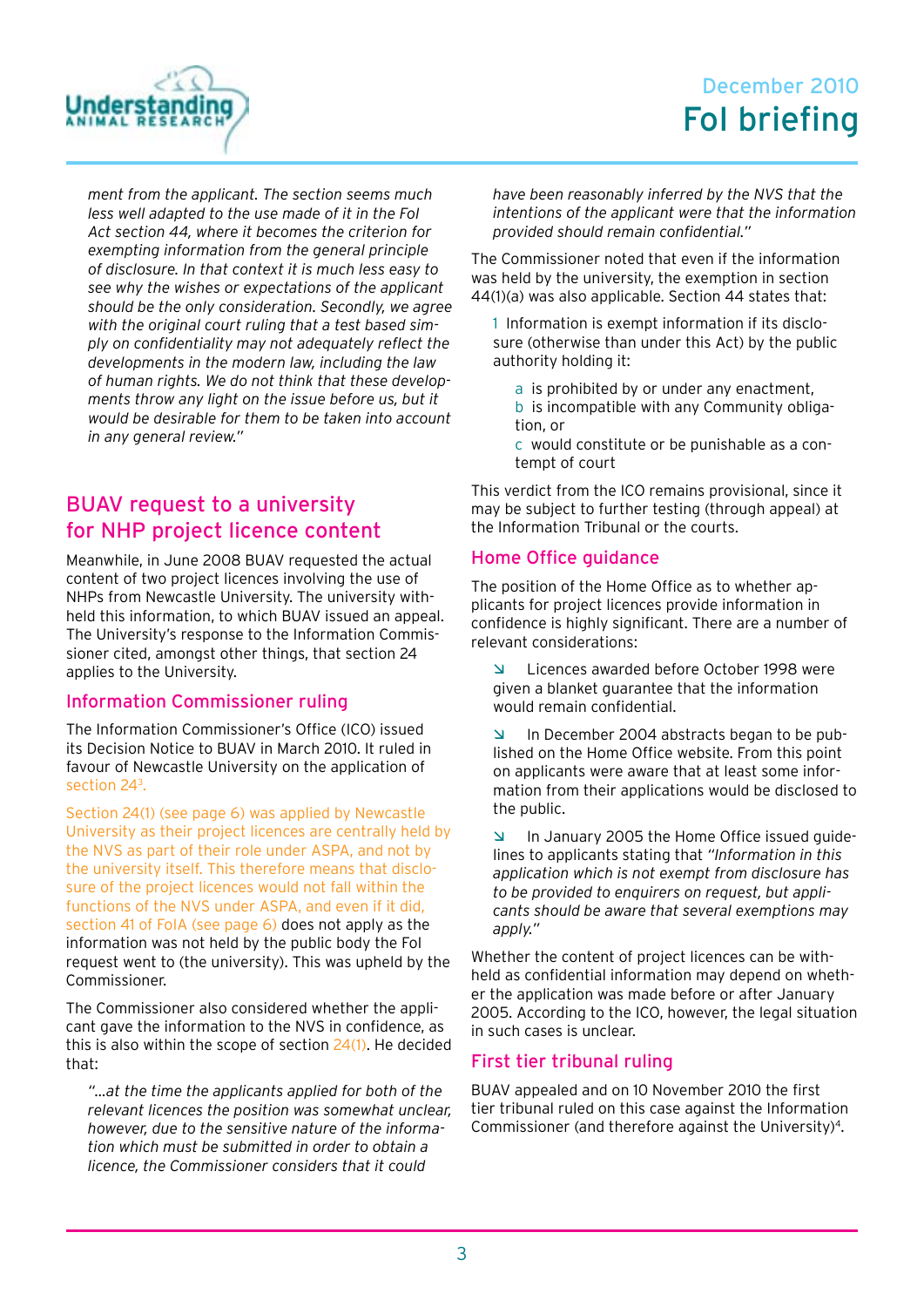

### The decision

The first tier tribunal decision was that the University does hold the information, and is not covered by section 24 of ASPA. The tribunal did not rule on the other grounds for possible non-disclosure of information, including s38 - danger to health or safety, and s43 prejudice to commercial interests.

#### The matter for decision

The questions for decision by the information tribunal were:

a. Whether at the time of responding to the request the University held the information that was requested.

b. If the information was held by the University, whether the exemption in FOIA s44(1)(a) applied, on the footing that disclosure was prohibited by ASPA s24(1).

The text below is selected chunks of the tribunal ruling taken verbatim from decision notice, (apart from the headings):

#### The University structure

*Dr Hogan was the certificate holder. His role as certificate holder was not explicitly recognised in his employment contract but it had been part of his duties since he was first appointed, and he accepted that in that role he represented the governing body of the University. It was part of his duties as University Registrar, for which he was paid. It was the University, not Dr Hogan personally, which provided all that was necessary to fulfil the statutory requirements in relation to the care and management of the animals and the provision of trained staff.*

*Professor Flecknell was responsible to Dr Hogan as Named Veterinary Surgeon. The role of NVS at the University attracted no additional remuneration and was not referred to expressly in Professor Flecknell's contract of employment; nevertheless it seems appropriate to us to infer that, by analogy with the position of Dr Hogan, the role was in practice part of his duties as an employee of the University. (We were informed that the NVS role is set up differently at other Universities; but that is not to the point; we are concerned only with the arrangement at Newcastle.)*

*The Home Office guidance states that certificate holders, or their nominees, are required to countersign each request for a project licence confirming that the application has completed the local ethical review process and that suitable facilities will* 

*be made available. The purpose of this is to signify that corporate consideration has been given to the proposals and that the certificate holder has mobilised the expertise and advice available within and to the establishment. The Home Office strongly recommends that management systems ensure that regulated procedures are not carried out until copies of the relevant licence authorities are lodged with the certificate holder or his representatives.*

*While a licence was current, various people had legitimate access to it, including the Welfare Officer, the deputy NVS, the deputy project licence holder, research associates and PhD students holding personal licences, and Professor Flecknell's administrative assistant. Such access would take place under controlled conditions and no additional copies would be made. Those involved in the research needed access to the applicable licence in order to ensure that they were familiar with exactly what was permitted by it.*

#### Information Tribunal analysis of what it means to hold information

*FOIA contains no general definition of what it means to 'hold' information, but s3(2) states:*

*'For the purposes of this Act, information is held by a public authority if:*

*a. it is held by the authority, otherwise than on behalf of another person, or*

*b. it is held by another person on behalf of the authority.'*

*The effect of this subsection is to confirm the inclusion of information within the scope of FOIA s1 which might otherwise have been arguably outside it. The effect of paragraph (a) is that information held by the authority on behalf of another is outside s1 only if it is held solely on behalf of the other: if the information is held to any extent on behalf of the authority itself, the authority 'holds' it within the meaning of the Act. The effect of paragraph (b) is that the authority 'holds' information in the relevant sense even when physically someone else holds it on the authority's behalf.*

*'Hold' is an ordinary English word. In our judgment it is not used in some technical sense in the Act. We do not consider that it is appropriate to define its meaning by reference to concepts such as legal possession or bailment, or by using phrases taken from court rules concerning the obligation to give*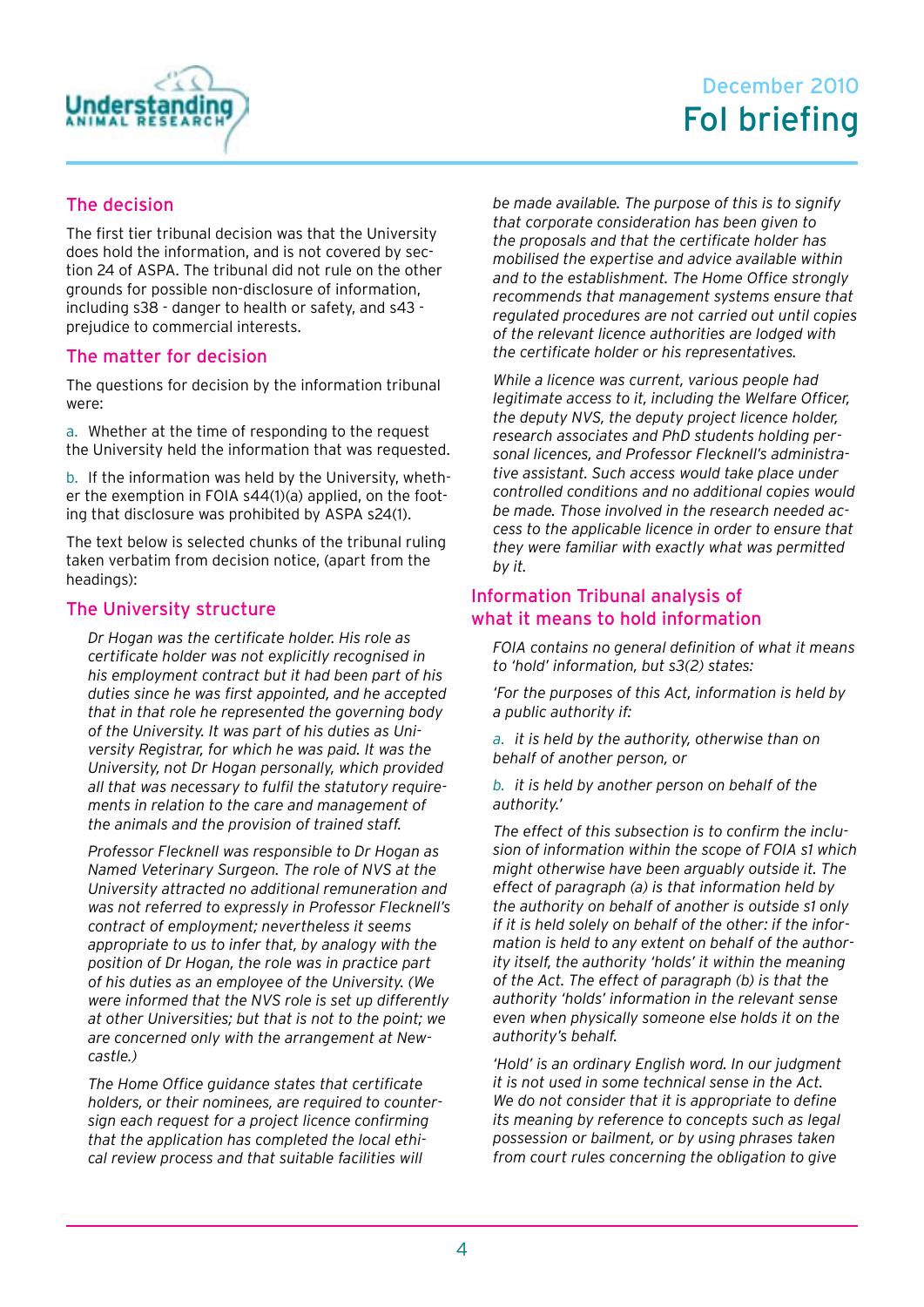

# December 2010 FoI briefing

*disclosure of documents in litigation. Sophisticated legal analysis of its meaning is not required or appropriate. However, it is necessary to observe that 'holding' is not a purely physical concept, and it has to be understood with the purpose of the Act in mind. Section 3(2)(b) illustrates this: an authority cannot evade the requirements of the Act by having its information held on its behalf by some other person who is not a public authority. Conversely, we consider that s1 would not apply merely because information is contained in a document that happens to be physically on the authority's premises: there must be an appropriate connection between the information and the authority, so that it can be properly said that the information is held by the authority. For example, an employee of the authority may have his own personal information on a document in his pocket while at work, or in the drawer of his office desk: that does not mean that the information is held by the authority.*

*The University submitted that the ASPA regime, which placed personal responsibility upon project licence holders and certificate holders, had the consequence that the requested information was held solely by those individuals and not by the governing body of the University. It was further said that ASPA s24(1) prohibited the dissemination of the licence even within the University, except to persons who had statutory functions under ASPA, such as the Welfare Officer and the personal licence holders. Indeed, since only certain individuals with statutory functions were entitled to access the information, University initially confirmed that it held the information and only very belatedly came up with an argument that it did not. While the ASPA regime is undoubtedly a material consideration, we do not consider that it has the consequences contended for by the University. The personal responsibilities laid on individuals by ASPA are an important feature of* 

*the system of control, since they avoid the danger of dilution that would result if the responsibilities were assigned merely to an institution. But this striking feature of the regulatory structure should not be allowed to crowd out the larger picture.*

*We have set out our factual findings above. The animal research was a very substantial part of the University's activities, carried out for University purposes on University premises. The grants that were made to fund it were grants made to the University. The confidential information involved was generated within the University. The licences were physically held by Professor Flecknell as the NVS for the University's animal research, by arrangement with Dr Hogan, to whom Professor Flecknell was responsible. Dr Hogan was the certificate holder not in his personal capacity but precisely because as Registrar he represented the governing body of the University. In that capacity he held the information in the project licences. In our judgment the governing body held the information through him.*

*As we have indicated, the Commissioner and the University relied on ASPA s24(1) as engaging the s44(1)(a) exemption and hence prohibiting disclosure in the present case.*

*We have decided above that the University held the requested information at the material time. We do not consider that the University obtained the requested information in the exercise of functions under ASPA, nor was it given to the University in confidence. On the contrary, the information was generated within the University, and the University was not prohibited by s24(1) from using or disclosing it, subject to the rights of Professor Thiele or Professor Young.*

The University is still considering its position and an appeal has not been ruled out.